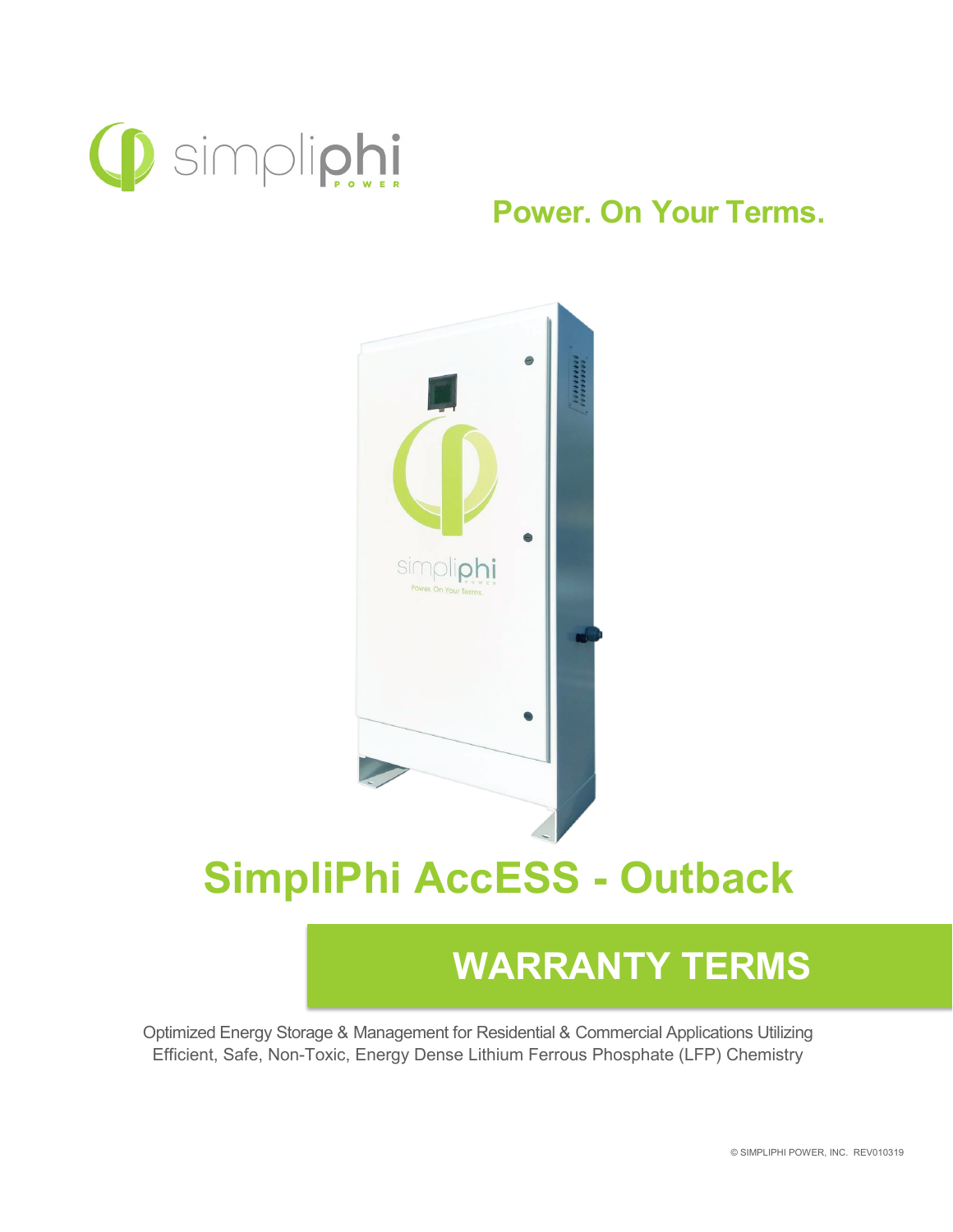## **Limited Warranty Coverage**

This Limited Warranty ("the Warranty") applies to the SimpliPhi, Inc. ("SimpliPhi") AccESS ("Product"), whose warranty obligations are subject to the Conditions below. SimpliPhi warrants this Product to be free from defects in workmanship and materials for the duration of the 2-year Limited Warranty Period.

#### **Section 1.0 – General Terms of the Limited Warranty**

The term of this Warranty (i) begins on the original date of purchase of the Product as indicated on the Limited Warranty Registration Card submitted to SimpliPhi and (ii) continues through the Limited Warranty Period. This Warranty applies only to the original end-use purchaser of the Product and is transferable only if the Product remains installed in the Original Use Location. SimpliPhi does not warrant or guarantee workmanship performed by any person or firm installing the Product. This Warranty does not cover the cost of installation, removal, shipping or reinstallation. This Warranty does not cover faults in design or installer error such as reverse polarity or misuse of system wide equipment or inaccurate programming of all ancillary equipment in your system.

This Warranty applies only to a Product:

(a) purchased from SimpliPhi or an authorized SimpliPhi distributor, dealer or reseller and (b) installed by a licensed professional.

In the event you rent or lease the Product, no end-user purchase takes place; therefore, this Warranty does not apply and you must contact your rental or leasing company to determine whether Warranty coverage is applicable.

The liability of SimpliPhi under this Warranty shall be limited to the repair or replacement of the Product, at SimpliPhi's sole discretion. If the Product is found to be defective as a result of any manufacturing defect in materials and workmanship during the Limited Warranty Period, SimpliPhi will, at its sole discretion, either (i) repair the Product or (ii) replace the Product. If a Product is replaced, that Product will become the property of SimpliPhi and must be returned to SimpliPhi free of any third-party ownership claims.

The Warranty period of any repaired Product or its replacement is twelve (12) months from the date of shipment from SimpliPhi, or the remaining term of the Limited Warranty Period, whichever is greater.

#### **Section 2.0 – Warranty Limitations**

This warranty is applicable only to the Components and labor related to the Product. Components reasonably deemed to be disposable, such as replacement air filters, fuses, and light bulbs are not covered by this limited Warranty.

- 1. The PHI 3.5 battery units within the Product will be covered under SimpliPhi's 10 Year Limited Warranty for the PHI 2.7 and PHI 3.5; The PHI 3.5 battery units are not covered under this Warranty. Please refer to PHI 2.7 and PHI 3.5 Warranty for how to register and complete the warranty process for the PHI 3.5 batteries.
- 2. Regarding Outback equipment, which may or may not include the Radian 8000, FM 80 MPPT, GS Load Center, Mate 3S, and Hub 10, the Outback equipment will be covered under Outback's standard warranties which are included in the Product shipment and may be located on Outback's website; Third party equipment is not covered under this warranty.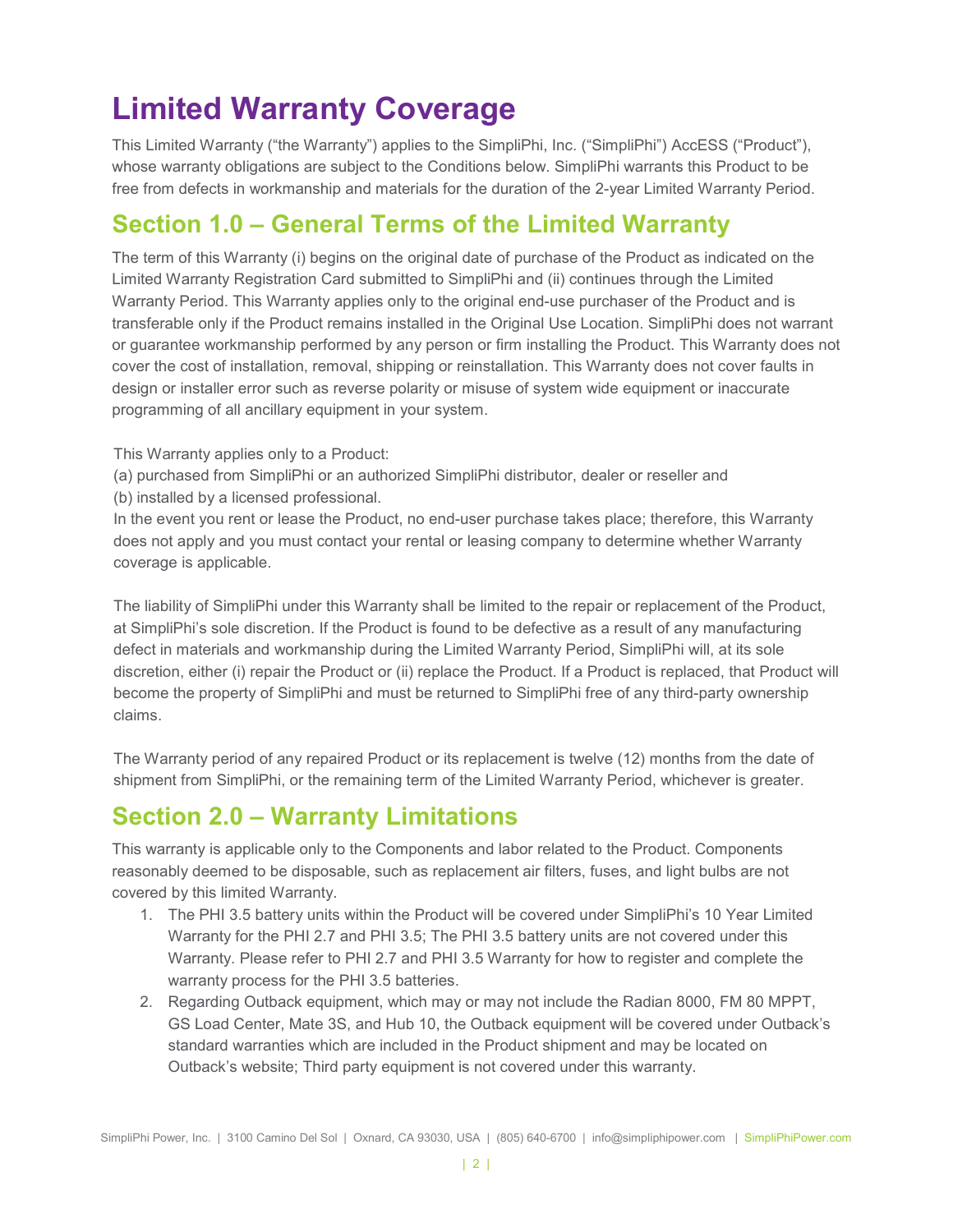This Warranty does not cover:

- Damages caused by or resulting from third-party site preparation, which may include but is not limited to foundation preparation, concrete or gravel mounting pads, security enclosures, and required drainage, etc.
- Damages caused by or resulting from an unauthorized third-party Product installation
- Damages caused by or resulting from electrical work external to the Product, including but not limited to any electrical conduits, connects to facility electrical boxes, connections to any grid or micro-grid system
- Damages caused by or resulting from installation or removal, alteration or disassembly
- Normal wear and tear
- Accident or abuse (e.g., being dropped, etc.)
- Corrosion (e.g., due to inappropriate environmental exposure)
- Damages caused by or resulting from repair or service provided by an unauthorized repair facility, lightning or other unmitigated electrical event
- Damages caused by or resulting from fire, flood, acts of God, or force majeure
- Damages caused by or resulting from excessive heat or cold conditions
- Damages caused by or resulting from shipping or transportation
- Any incidental or consequential damages caused by other components of the power system including but not limited to inverters, charge controllers, breakers, bypass switches, fuses, etc.
- Any Product whose serial number has been altered, defaced or removed
- Damage caused by or resulting from operation in a non-intended use, or a use which exceeds the recommended or permitted limits or loads of the Product
- A Product that has not been installed or repaired by SimpliPhi or an Authorized Partner
- A Product that has been used or maintained other than in accordance with SimpliPhi's operating instructions or as set out in the technical data specification sheet and manual provided with the Product
- A Product in which the regular examinations of the ordinary connection to the electricity network have not been carried out in accordance with SimpliPhi's instructions
- A Product that has been used with spare parts and accessories which do not comply with the original specifications issued by SimpliPhi
- Negligence on the Customer's part
- Faults or defects caused by third parties, including work done by unauthorized service or repair agents
- Damages caused by excess voltage within the main supply network to which the SimpliPhi battery is connected
- Any costs or expenses incurred by the Customer for the procurement of substitute equipment or services
- Any unauthorized changes or repairs of any kind due to which the defect in relation to which a claim was asserted was caused at least to some extent
- A Product that did not undergo scheduled maintenance measures in compliance with the maintenance instructions and remarks
- Any transport or travel costs incurred by the Customer
- Any loss of revenue or savings resulting from Product downtime or availability reduction
- Software
- Any loss of profits, or any other indirect damages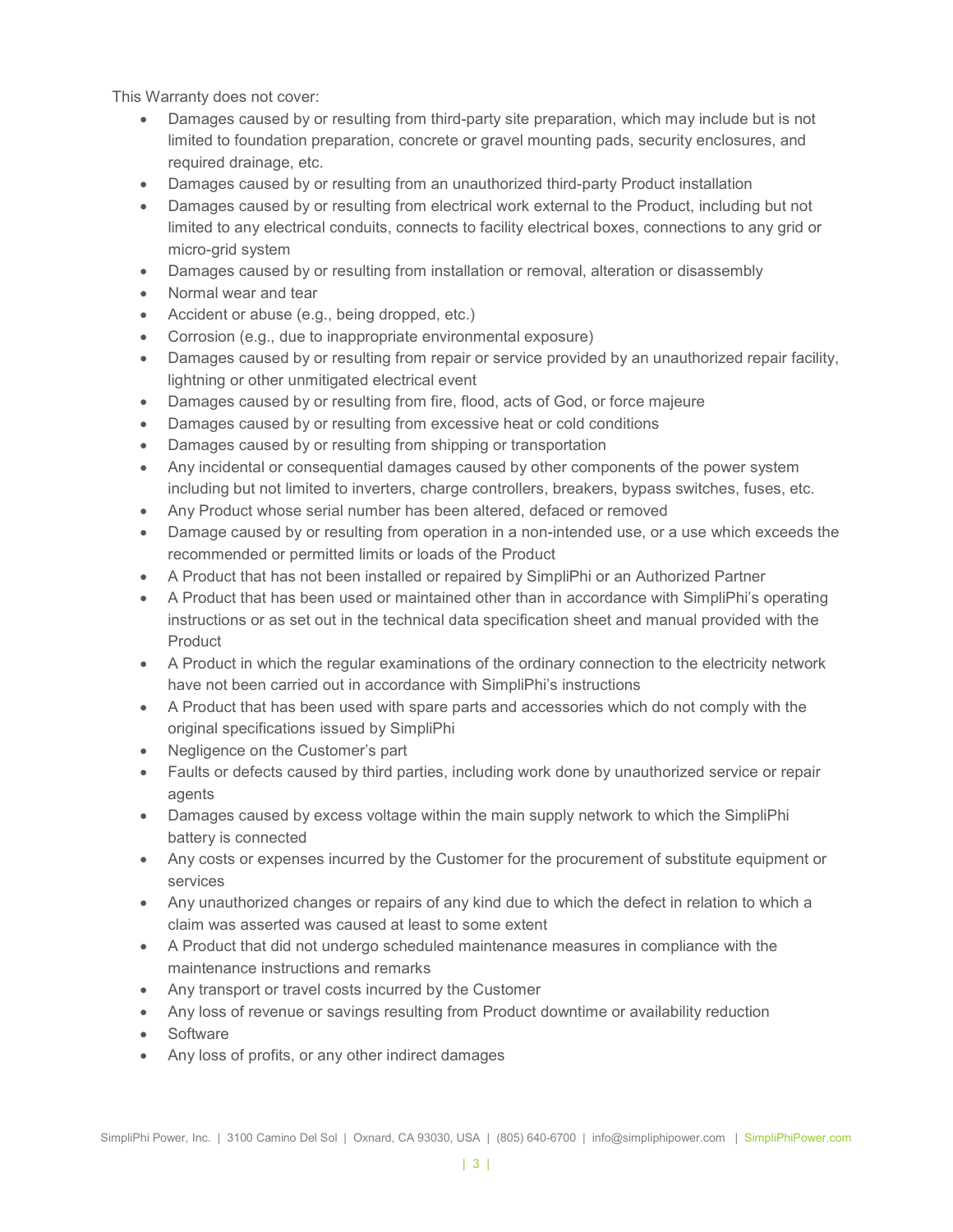**THIS LIMITED WARRANTY IS THE EXCLUSIVE WARRANTY APPLICABLE TO THE SIMPLIPHI POWER PRODUCT(S). SIMPLIPHI POWER EXPRESSLY DISCLAIMS ANY OTHER EXPRESS OR IMPLIED WARRANTIES OF THE SIMPLIPHI POWER PRODUCT(S), INCLUDING BUT NOT LIMITED TO ANY IMPLIED WARRANTIES OF MERCHANTABILITY OR FITNESS FOR A PARTICULAR PURPOSE. NO WARRANTIES WHETHER EXPRESSED OR IMPLIED, INCLUDING, BUT NOT LIMITED TO, ANY IMPLIED WARRANTIES OF MERCHANTABILITY OR FITNESS FOR A PARTICULAR PURPOSE SHALL APPLY AFTER THE LIMITED WARRANTY PERIOD.**

**SIMPLIPHI POWER ALSO EXPRESSLY LIMITS ITS LIABILITY IN THE EVENT OF A PRODUCT DEFECT TO REPAIR OR REPLACEMENT IN ACCORDANCE WITH THE TERMS OF THIS LIMITED WARRANTY. ANY AND ALL LIABILITY FOR INCIDENTIAL OR CONSEQUENTIAL DAMAGES, INCLUDING WITHOUT LIMITATION ANY LIABILITY FOR SIMPLIPHI POWER PRODUCT(S) NOT BEING AVAILABLE FOR USE OR LOST REVENUES OR PROFITS, EVEN IF SIMPLIPHI POWER HAS BEEN ADVISED OF THE POTENTIAL FOR SUCH DAMAGES, ARE EXPRESSLY EXCLUDED FROM THIS LIMITED WARRANTY. SOME STATES (OR JURISDICTIONS) MAY NOT ALLOW THE EXCLUSION OR LIMITATION OF CERTAIN WARRANTIES OR DAMAGES, SO SOME OF THE ABOVE EXCLUSIONS MAY NOT APPLY TO YOU.**

If there is any inconsistency between this Warranty and any other agreement or statement included with or relating to the Product or services, this Warranty shall govern. If any provision of this Warranty is found invalid or unenforceable, it shall be deemed modified to the minimum extent necessary to make it enforceable and the remainder of this Warranty shall remain valid and enforceable according with its terms.

#### **Section 3.0 – Consumer Protection and Other Laws May Apply**

Some states do not allow limitations on how long an implied warranty lasts or the exclusion or limitation of incidental or consequential damages, so the above limitations or exclusions may not apply to you. Some states may provide for additional warranty rights and remedies, and the provisions contained in this Warranty are not intended to limit, modify, take away from, disclaim or exclude any mandatory warranty requirements provided by states, including certain implied warranties. This Warranty gives you specific legal rights, and you may also have other rights which vary from state to state.

**Your acceptance and use of the Product constitutes acceptance of the terms, conditions and limitations of this Warranty.** The terms, conditions and limitations of this Warranty will supersede any other agreement or document relating to the subject matter hereof, including, but not limited to, the terms and conditions that are part of a purchase order covering the Product or other document sent to SimpliPhi by you relating to the Product.

#### **Section 4.0 – Forfeiture of Warranty**

This warranty will be considered null and void upon violation of any of the following conditions:

- The Product is operated outside of product specifications
- Electrical or mechanical changes are made to the Product, its interconnected components (including power conditioning equipment), or its immediate surroundings
- The Product is physically damaged in any way
- The Customer re-sells all or part of the Product to another party, unless it is authorized in advance and in writing by SimpliPhi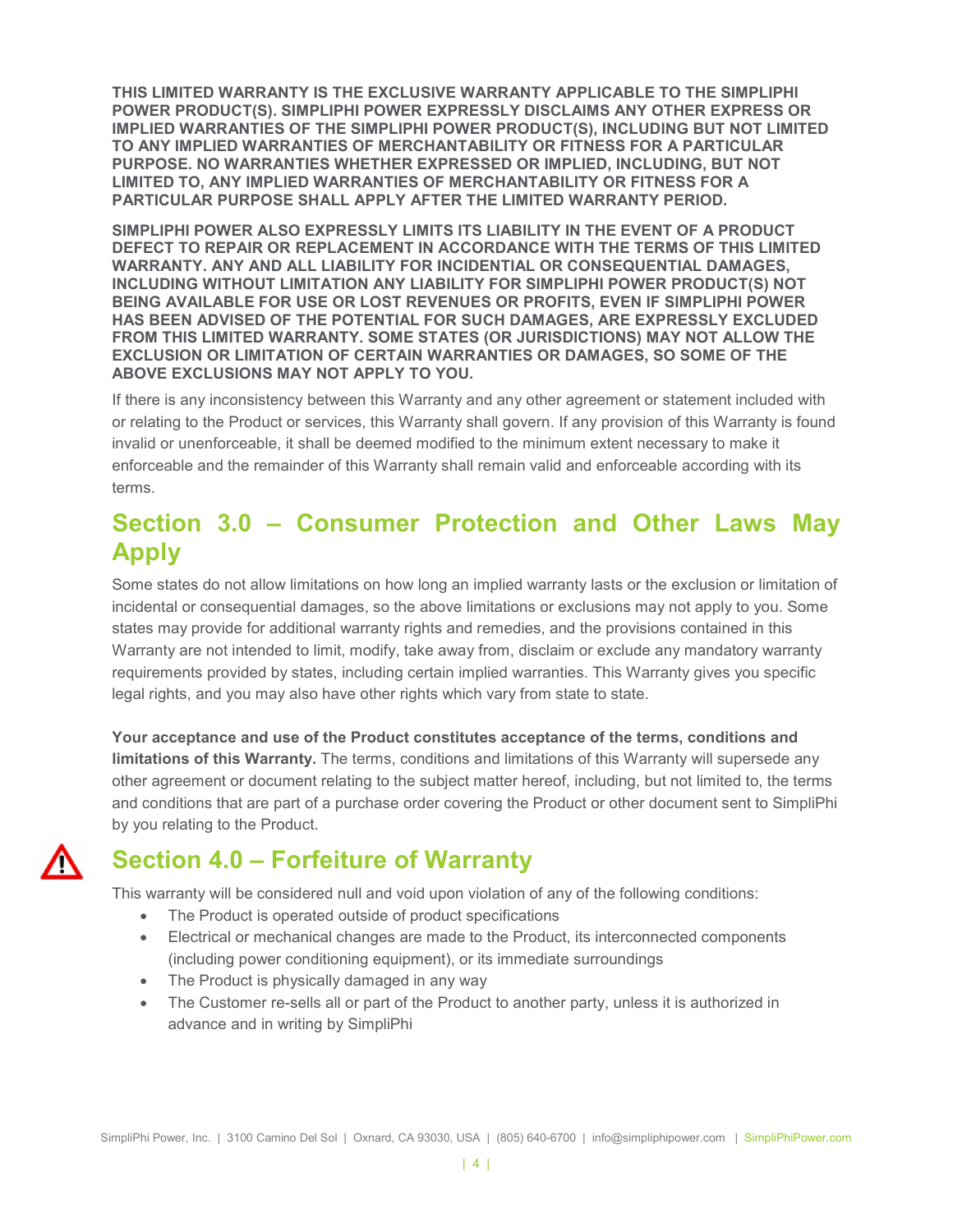#### **Section 5.0 – Obtaining Warranty Service**

To activate this Limited Warranty, the attached Limited Warranty Registration Form must be completed and forwarded to SimpliPhi Power pursuant to the instructions set forth in the Limited Warranty Registration Form in order for SimpliPhi Power to know the Original Use Location and the SimpliPhi Power Product(s) involved. It is important that you complete the Limited Warranty Registration Form since that is the only way SimpliPhi Power knows the Original Use Location and the SimpliPhi Power Product(s) involved. This Limited Warranty applies only to the SimpliPhi Power Product(s) that are (i) registered on the Limited Warranty Registration Form attached to this Limited Warranty and (ii) installed in the Original Use Location which shall be described by inserting the address of the Original Use Location in the space "Address of Installation" provided in the Limited Warranty Registration Form and name of installer/distributor or supplier.

To request Warranty service, your Installer/Distributor/Supplier must contact SimpliPhi Power Technical Support in writing at [TechSupport@SimpliPhiPower.com](mailto:TechSupport@SimpliPhiPower.com) within the Limited Warranty Period. Either SimpliPhi Power or its authorized representative will attempt to troubleshoot the SimpliPhi Power Product(s) at the Original Use Location to determine whether the SimpliPhi Power Product(s) are defective. If SimpliPhi Power determines that Warranty service is required Technical Support will assist in getting authorization for a Return Material Authorization ("RMA") number and instruct you how to submit the RMA through [TechSupport@SimpliPhiPower.com.](mailto:TechSupport@SimpliPhiPower.com) To be prepared for Technical Support assistance, you need to provide in writing to your Installer/Distrbutor/Supplier all the following information (at a minimum):

- Proof of date and place of purchase in the form of a copy of the purchase invoice for the original SimpliPhi Power Product(s)
- The SimpliPhi Power Product model number and serial number
- A picture of the SimpliPhi Power Product(s) and the installation
- A single line drawing
- A copy of the installation protocol
- Inverter settings
- Address where the SimpliPhi Power Product(s) are located
- Description of the problem
	- $\circ$  Events / symptoms leading up to the problem with the SimpliPhi Power Product(s)
	- o Resolutions attempted

After receiving the RMA number, you may be required to pack the authorized SimpliPhi Power Product(s) for return, along with the information described above and any other information requested on the RMA, in the original SimpliPhi Power Product shipping container or packaging providing equivalent protection with the RMA number marked clearly on the shipping container(s). You must prepay all shipping charges covering shipment to the location designated by SimpliPhi Power, and you must insure the shipment and accept the risk of loss or damage during shipment. SimpliPhi Power is not responsible for shipping damage caused by an improperly packaged SimpliPhi Power Product, the repairs this damage might require, or the cost of these repairs.

If, upon receipt of the SimpliPhi Power Product(s), SimpliPhi Power determines the SimpliPhi Power Product(s) are defective and that the defect is not covered under the terms of this Limited Warranty, SimpliPhi Power will invoice for the replacement product. Upon receipt of payment, the SimpliPhi Power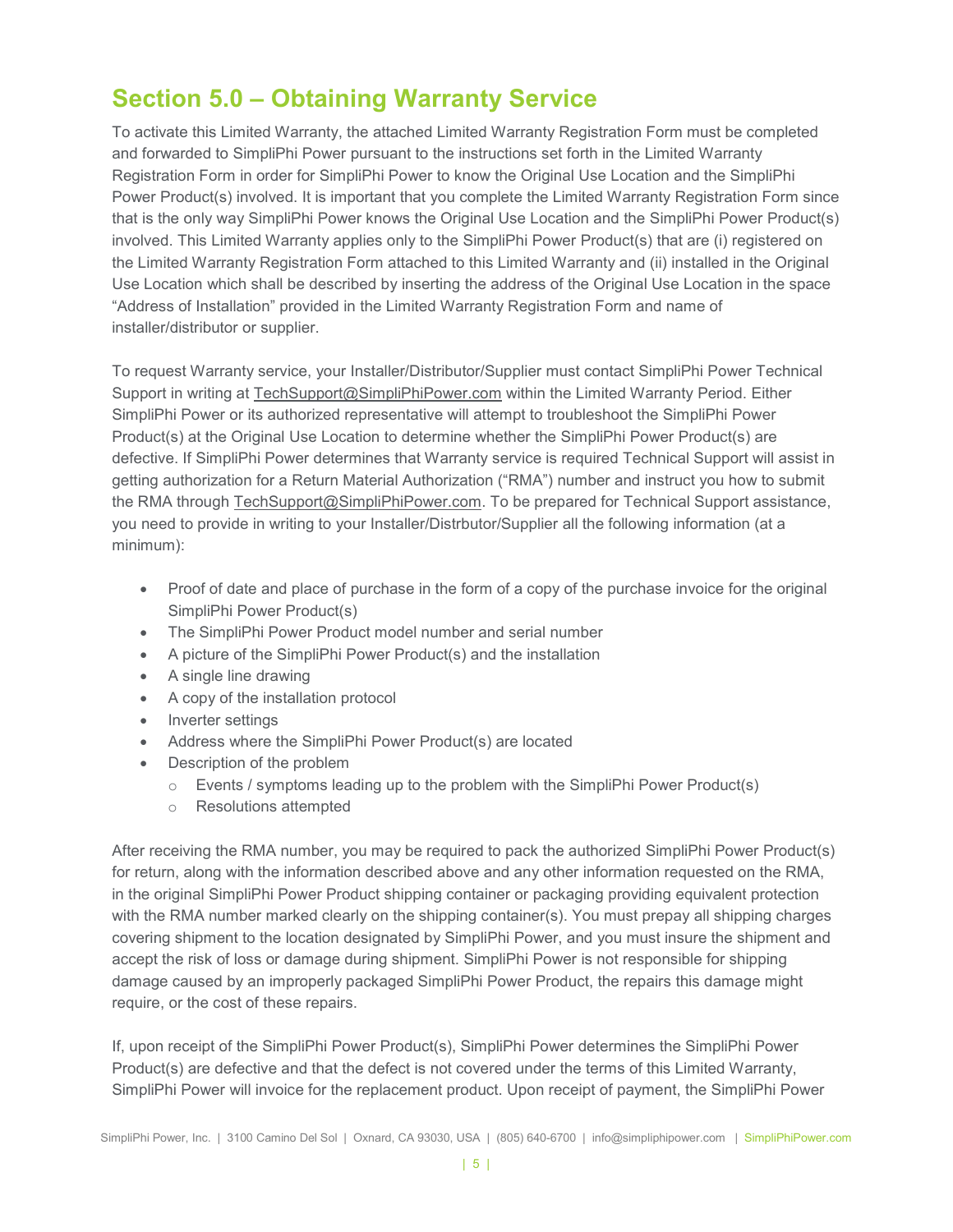Product(s) will be shipped to you, freight prepaid, non-expedited, using a carrier of SimpliPhi Power's choice for shipment.

#### **Section 6.0 – Contacting SimpliPhi**

**To obtain Warranty service, please contact us as follows:**

SimpliPhi Power, Inc. 3100 Camino Del Sol Oxnard, California 93030 805.640.6700 **techsupport@simpliphipower.com**

**For technical support, please contact us follows:**

805.640.1874 **[techsupport@simpliphipower.com](mailto:techsupport@simpliphipower.com)**

**Instructions for Warranty registration:**

**Please fill out the attached form, detach, affix First Class postage, include your return address, fold and tape shut with clear tape on bottom and sides before mailing. We recommend you keep a copy of your completed Warranty Registration Form for your records. This form is for product registration. Failure to complete and return the form does not diminish the consumer's warranty rights. \*It is important that you complete the Limited Warranty Registration Form since that is the only way SimpliPhi Power knows the Original Use Location and the SimpliPhi Power Product(s) involved.**